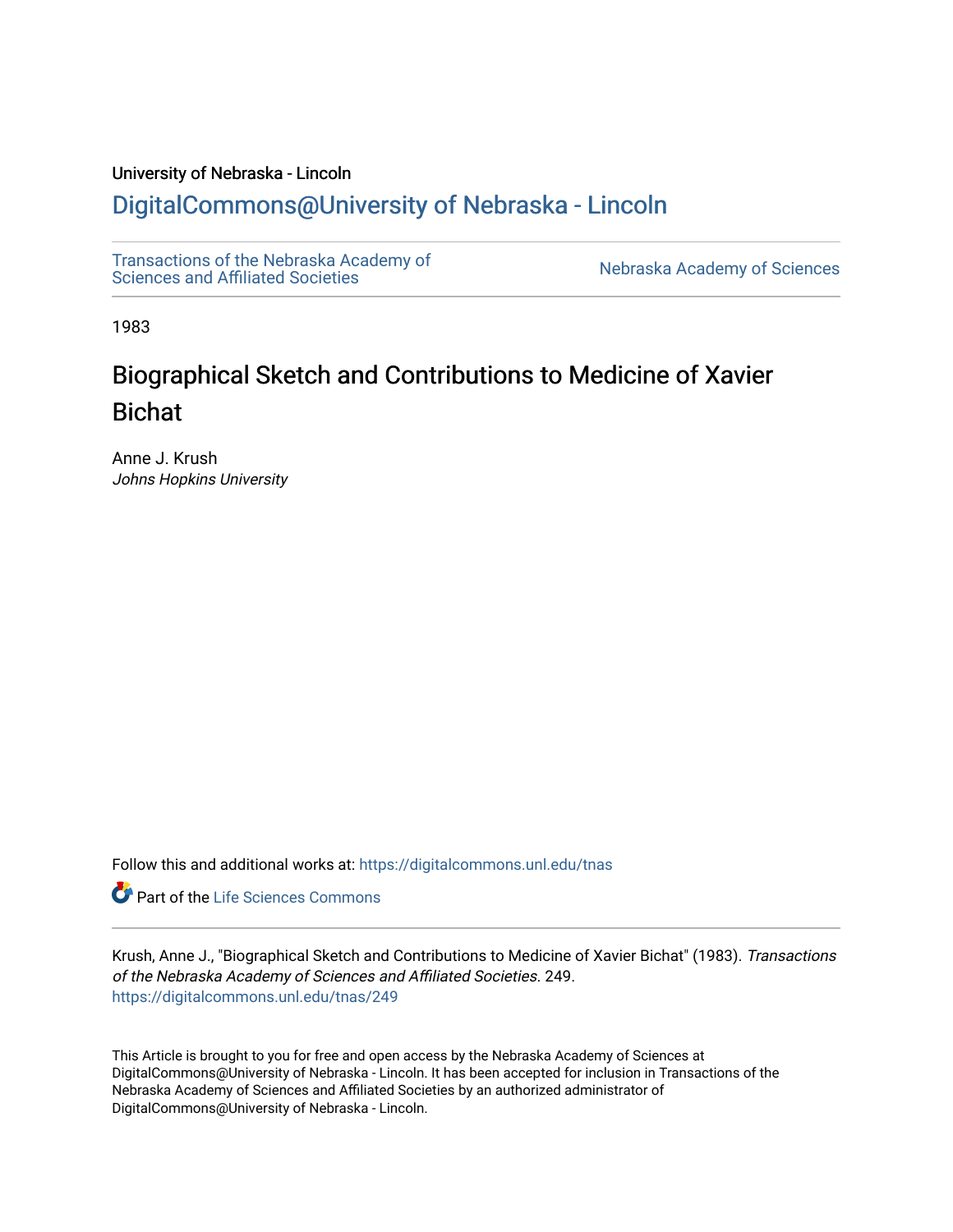## **HISTORY OF SCIENCE**

### BIOGRAPHICAL SKETCH AND CONTRIBUTIONS

TO MEDICINE OF XAVIER BICHAT

Anne J. Krush

The Johns Hopkins University School of Medicine 600 North Wolfe Street Baltimore, Maryland 21205

Xavier Bichat was born in Thoirette, France, on 11 November 1771, the oldest son of Jean-Baptiste Bichat, a physician. As a young man, Bichat went to the city of Lyon and became the pupil of a surgeon, M.-A. Petit. In 1793, he went to the Hotel-Dieu Hospital and studied under the surgeon, P.-J. Desault; they became close friends. Desault died at age 47 in 1795 leaving unfinished a four-volume manuscript on surgery. Faithfully, Bichat completed this work. Bichat was named Physician of Hôtel-Dieu Hospital at age 28. There, he continued his research on cadavers and treatment of patients; his writing included treatises on the treatment of membranes (coverings of organs, such as pleura and meninges), and descriptive anatomy. He was preparing a third volume on anatomy when he died on 22 July 1802. He was one of the first to link anatomy and physiology with the practice of medicine. Bichat was one of the earliest physicians to describe the lesions of cancer, beginning with descriptions at the cellular level and proceeding with those in glands, arteries, bones, membranes, mucous system (organs with internal cavities), and skin. Bichat noted that only by continued observation of different forms of tumors and cancer could they be classified. That had been his plan when death intervened at the age of 30.

#### $t + t$

#### BIOGRAPHICAL SKETCH

#### Early Life and Training

Xavier Bichat was born in the village of Thoirette, France, 11 November 1771, the oldest son of Jean-Baptiste Bichat, a physician and a member of the faculty of the Montpellier Medical College. Even though his father set an example for Xavier, at an early age he was upset by the sadness of illness and death. Bichat overcame his early repugnance concerning illness and set forth to Lyon where he became the pupil of a Well-known surgeon, M.-A. Petit. In 1793, at the age of 22,

Bichat went to Paris and to the famous Hôtel-Dieu Hospital where he became the student of another well-known surgeon, P.-J. Desault. Desault treated Bichat like a son and they soon became professional colleagues and close friends. Bichat assisted with medical lectures with such precision that it could have been thought that he was the "master" himself. Desault's students were given the opportunity of abstracting his lectures. When Bichat abstracted one concerning a fractured clavicle and how to dress it, it was so well done that Desault then asked him to continue with this work (Launois, 1902). Until that time Bichat had done no writing, but had studied, read, observed, compared, and understood the difficulties of the science and practice of medicine (Gauthier, 1839).

Desault died at the age of 47, leaving unfinished a fourvolume manuscript on surgery. Faithful to his memory, Bichat completed this work concerning Desault's teaching of the treatment of external illnesses.

#### Professional Career

Bichat was named Physician of Hotel-Dieu Hospital at the age of 28. Though he was an avid reader of medical literature, he thought that more could be learned about illness at the bedside of a sick person and about causes of death from the study of cadavers (anatomy). And, as his predecessors Dubois and Desault had done before him, he stole out at night to the Clamart and Porcherons cemeteries to procure cadavers (Genty,1943).

The Hôtel-Dieu had been built long before Bichat's time for housing lepers. After a fire, it was rebuilt on the banks of a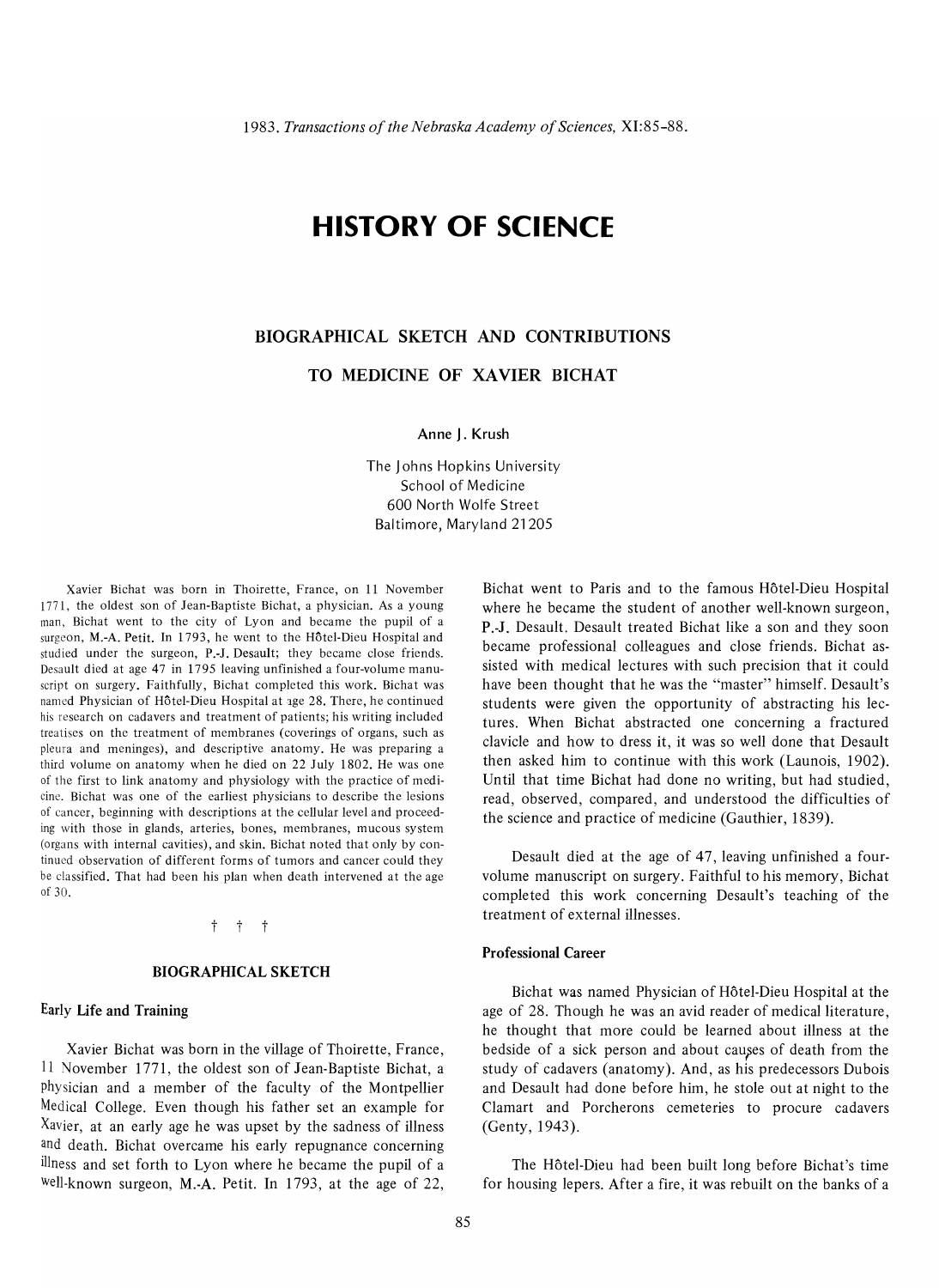small arm of the Seine River in Paris. It had four stories and was approached by two bridges, the Saint Charles and the Pont-au-Double. On each of the four floors 24 windows faced the river. There were 23 large halls or wards, the largest measuring 160 m. Eleven wards were for men and 12 for women (Genty, 1943).

Bichat once said as he stood by the statue of Desault, that he would give 30 years of his life to resemble that great man (Gauthier, 1839). However, Bichat had no doubt about his own future: "I believe I shall go far," he once said to his student, Roux, not considering his hemoptysis that was recognized by himself as tuberculosis (Genty, 1943).

Bichat's colleague, Pinel, was the first to perceive that a disease can only be an alteration of textures (observable appearance of external parts of the body or of organs before dissection) or of organs, and had produced a treatise on that subject that described the relationship between symptoms and underlying diseases (Pinel, 1813). This research influenced Bichat to extend his research to all membranes of the body, resulting in his preparation of a book entitled, *Treatment of Membranes* (Gauthier, 1839). These studies and his treatment of patients resulted in his next two publications, *Recherches physiologiques sur la Vie et la Mort* (Bichat, 1827), and L'Anatomie générale appliquée à la Physiologie et la Méde*cine* (Bichat, 1812), the latter being first published in 1801. Bichat then completed only the first part of his fourth work entitled *L 'Anatomie descriptive* (Bichat, 1801-1803, and 1829) in which he conceived the idea of connecting by a regular chain all the parts of the art of healing, of introducing a complete system of medicine founded upon anatomy, study of the functions in the state of health and of disease, observation of the local and general effects of medicines, and results of examination of dead bodies (Gauthier, 1839). Sadly, however, he did not live to complete this work; he died at the age of 30. His students, Roux and Buisson, later completed this work.

#### **Illness and Death**

On a hot and humid 19 July 1802 Bichat came to the Hôtel-Dieu to examine some macerated skin. He remained at the hospital until evening. On his way to one of the wards, he fell on some steps, hurt his chest, and fainted. Since early 1801, Bichat had suffered frequent stomach illnesses which caused a yellowish appearance to his face, but he never stopped working with cadavers (and illnesses which caused their deaths) and teaching.

Bichat spent a restless night after arriving home, a short distance from the hospital. The next day, despite a violent headache, he made his customary visit to the hospital; however, fatigue overcame him and he went home to bed.

On 21 July, Bichat spiked a high fever and his students Roux and Esparron, called Dr. Corvisart, thinking Bichat had a bilious or gastric "fever," but Bichat wanted to consult Pinel. On the seventh day of the fever, Bichat became coma\_ tose and had a convulsion. He then appeared to improve, but two days later he became delirious. On the 14th day of the "fever," Bichat died. Some thought it might have been menin. gitis. Or, was it cancer of the stomach with metastasis to the brain, or was it tuberculosis?

#### BICHAT'S IDEAS ABOUT CANCER

#### **Observations**

Bichat began his ideas about cancer at the cellular level, though he never had the advantage of the use of a microscope. (The microscope had been developed at that time, but he did not have the opportunity to use one.) He wrote as follows: "In cancerous affections of the glands and of the viscera, the lamellated texture is almost always confounded with the diseased parts which it covers and is degenerated like them, and thus is found scirrhous, carcinomatous, tubercular, and fungus masses, in which the texture alone appears to be altered" (Gauthier, 1839).

Next he described the havoc to some arteries caused by cancer, stating that arteries "partake of the affections of the organs of which they make a part" (Gauthier, 1839). He noted that the destruction of arteries caused by cancer produced hemorrhages.

In describing cancer of the bones, Bichat wrote, "The bones, compressed by neighbouring tumours, experience various changes in their shape. These tumours often also destroy them in part, perforate them, and wear them out to a greater or lesser extent" (Bedard, 1823).

Bichat described *"spina ventosa"* as a true cancer of the medullary membrane, different from cancer of the bone and from that which affects the periosteum. He observed that these tumors occurred most often on the long bones, and the bones formed a covering to the tumor, which because of its growth sometimes became perforated by it (Bedard, 1823).

Bichat noted that the periosteum was sometimes affected with cancer. Some of his colleagues described this as fungus, medullary fungus of the periosteum, bony tumor, or even lymphatic tumor of the periosteum (Bedard, 1823).

In his description of the morbid anatomy of the mucous system, Bichat described the transformations caused by cancer. (By mucous system is meant all the organs that have internal cavities such as stomach, intestine, etc.) He noted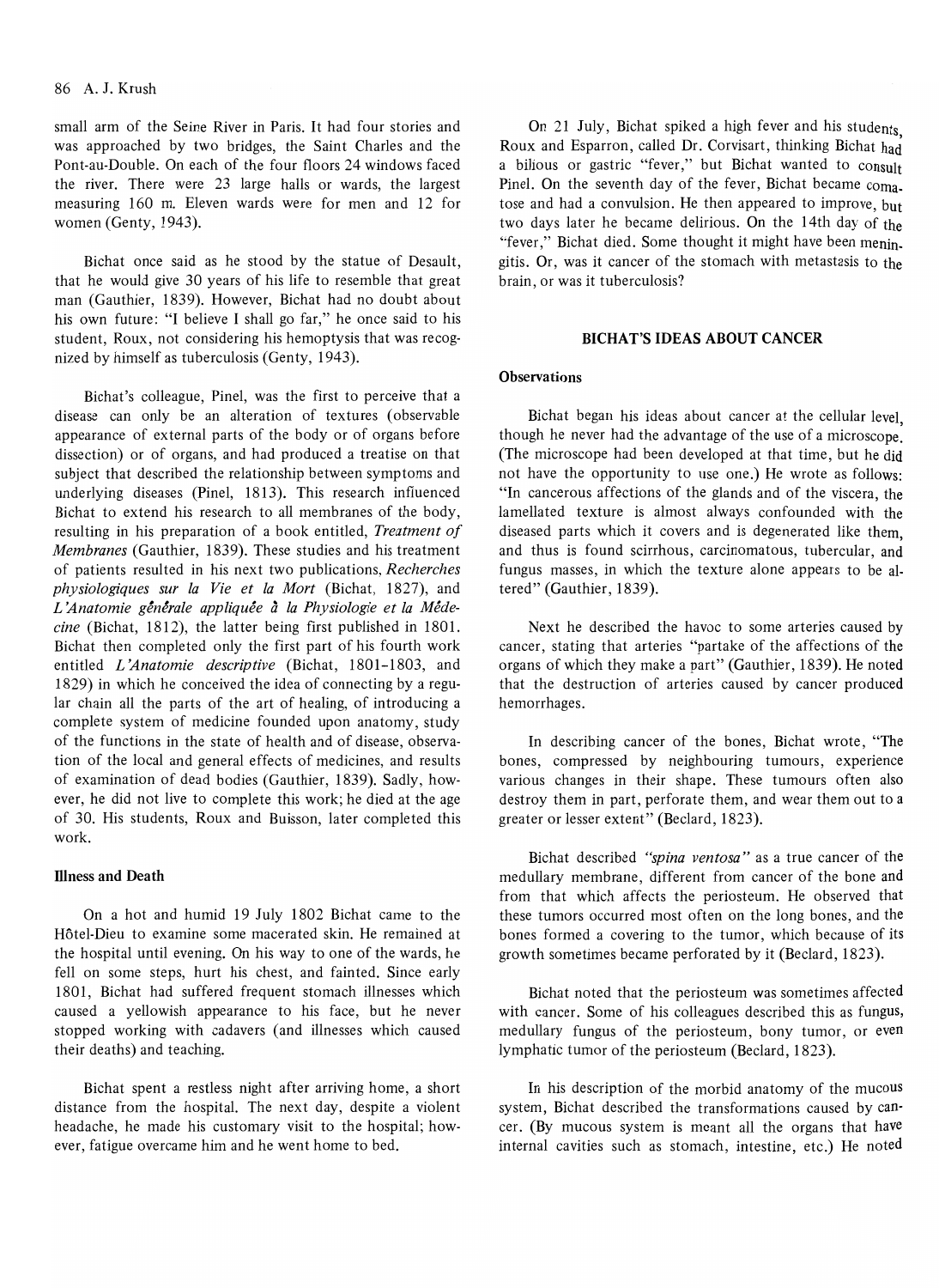the thickenings, growths, and excrescences in these organs which caused their enlargement. An example was his description of polyps in the intestinal tract that were outgrowths or outpouching from the normal internal lining of the bowel. He described these as "alteration of texture" (of the bowel), some of which he described as cancerous (Beclard, 1823).

In addition to the cancer which could occur in intestinal polyps, Bichat noted this condition also in the rectum, nasal fossae, and the uterus. He noted also that some tumors occur below the surface of the mucous membrane and finally ulcerate at the surface, causing a spread of the malignancy in this area. Such were his descriptions of cancers of the stomach, esophagus, intestines, and bladder. Other cancers had their origin in the mucous system, later, and after a long period of time, penetrating into the organ. Examples were cancer of the lip, glans penis, and uterine cervix (Beclard, 1823).

"Cancer of the skin assumes a peculiar form which is only observed in this membrane and in a mucous system; it constitutes most of the ulcerations around which the neighbouring texture is little altered, so that in an anatomical view, there is no resemblance between these ulcers called 'carcinomatous' and the other cancerous affections" (Beclard, 1823). Polyps, like those in the mucous membranes, may also arise. In the subcutaneous tumors, the skin is subsequently affected in two different ways, sometimes contracting to form a remarkable kind of hardness at the same time that it adheres intimately to the parts that it covers, and sometimes ulcerating from within outwards, both kinds occurring in terminal cancer.

#### Preternatural Textures

Bichat described preternatural textures (unusual, unnatural, or abnormal growths in various parts of the body) as increase in size and shape of organs caused by the occurrence and growth of tumors within them. He thought that almost all organs of the body could be affected in this way, and that a number of organs could be so affected in one person (metastasis). He explained that some tumors could become so enlarged that they formed additional tumors on the exterior of the involved organ. He noted also that there appeared to be two varieties of tumors in organs. In one, the tumor appeared to become a part of the organ "interposed between the textures which compose the organ" (Beclard, 1823). In the other, the tumor replaced the original organ.

#### Theories about Cancer or Preternatural Textures

Bichat described several theories, those by Bayle, Laennec, Meckel, J. Hunter, and Abernethy, concerning how the preternatural textures (or abnormal growths) occur, ending with, "Hence, it follows that all these textures are far from

being equally well known; that daily observation shows productions which do not resemble any of those hitherto described" (Beclard, 1823). We do not know how to classify such alterations as polyps, fungi of the dura mater, etc. The only textures which have characters that can be adequately described are: "1) tubercles, 2) scirrhus, 3) cancer, and 4) melanosis" (Beclard, 1823).

#### Descriptions of Cancer

Cancer, as described by Bichat is "soft cancer, cerebriform or encephaloid matter" (Laennec), the fungoid inflammation (Burns), the fungus hematodes (Hey and Wardrop), and the medullary sarcomas (Abernethy). The texture of soft cancer is of less consistency than the scirrhous: "it is milky white, variegated when it is cut, by red points formed by the divided vessels; ... the masses which this texture forms are divided on their surface by lobes convoluted nearly like those of the brain" (Beclard, 1823). Some thought that nervous tissue of the brain was the cause of such cancers. The masses occupy a small area at first, but later are "propagated in all directions [metastasis]" (Beclard, 1823).

Launois (1902) summed up Bichat's contribution to science as follows: "Bichat's life was not long, but his work was immense during ten years as witnessed by the number of his manuscripts which are preserved in the Library of the Faculty of Medicine. . . . In order to understand his influence on biological sciences one must evaluate his contributions to anatomy, physiology and medicine."

#### ACKNOWLEDGMENT

Doris E. Thibodeau, Librarian, History of Medicine, Welch Library Rare Book Room, Johns Hopkins University School of Medicine, patiently located references for this and earlier studies in the series on medical history. Her assistance is gratefully acknowledged.

#### **REFERENCES**

- Beclard, P. A. 1823. *Additions to the general anatomy of Xavier Bichat.* Translated by G. Hayward. Boston, Richardson and Lord: 328p.
- Bichat, X. 1801-1803. *Traité d'anatomie descriptive par Xavier Bichat.* Paris, Brosson and Gabon, 5 vol. (Vol. 3 and 4 edited by F. R. Buisson; vol. 5, by P. J. Roux): v.1,450p;v.2,610p;v.3,449p;v.4,484p;v.5,463p.
- . 1812. *Anatomie generale appliquee a la physiologie et a la medecine.* Paris, Brosson and Gabon, 4 vol.: v. 1, 244p;v.2,636p;v.3,414p;v.5,828p.